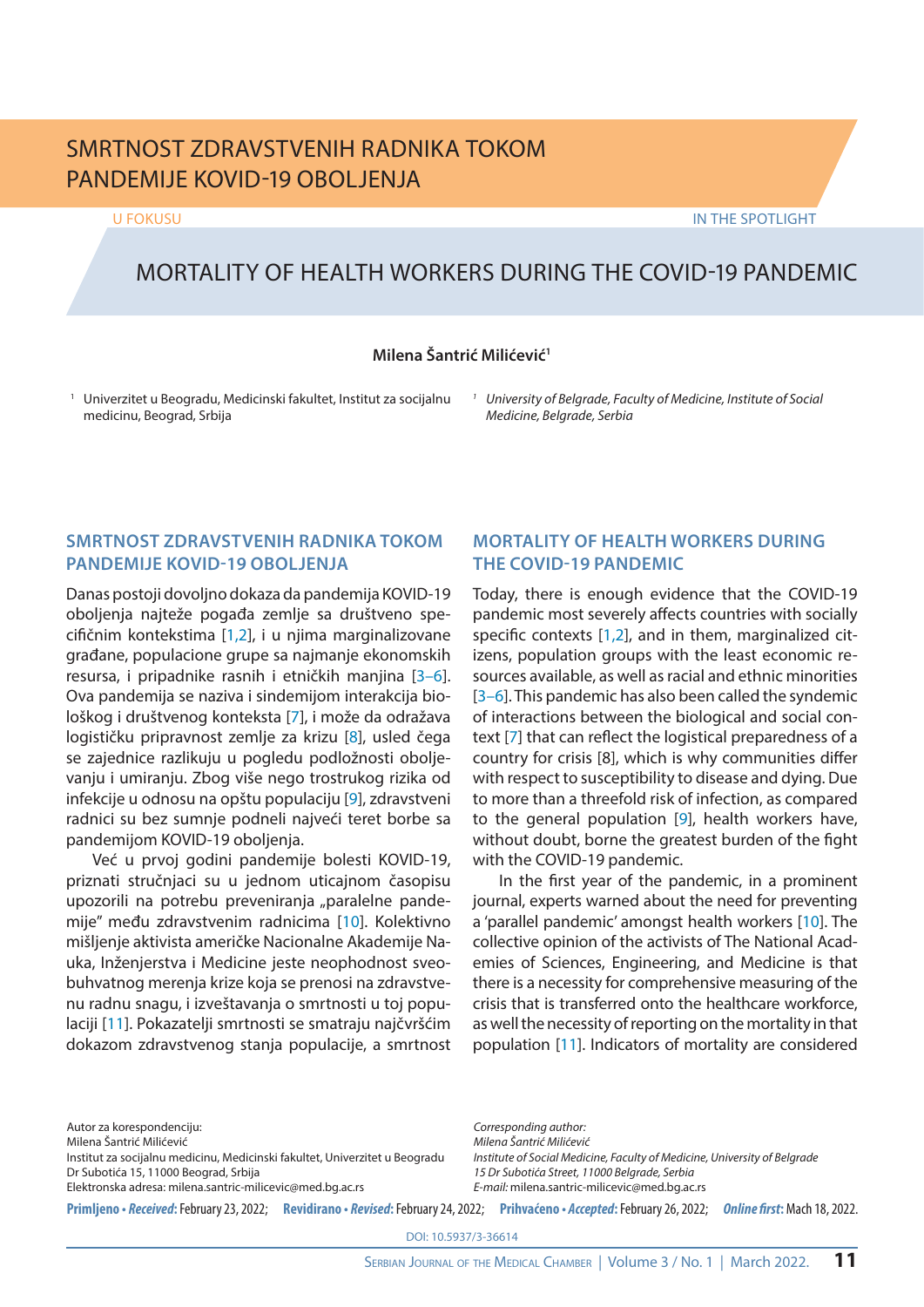zdravstvene radne snage, kao jednog od ključnih resursa zdravstvenog sistema, odslikava vulnerabilnost postojećih kapaciteta za očuvanje i unapređenje zdravlja stanovnika.

Navedimo samo podatak da su, tokom prve epidemije teškog akutnog respiratornog sindroma (SARS) 2003. godine, zdravstveni radnici činili jednu petinu umrlih lica u svetu [12]. Zbog zaražavanja Ebola virusom, u periodu od 2014. do 2016. godine, u Liberiji je umrlo 0,11% opšte populacije a više od 8% zdravstvene radne snage [13]. Tada su slične disproporcionalnosti zabeležene i u drugim zemljama Zapadne Afrike pogođene epidemijom Ebole, kao što su Sijera Leone i Gvineja [13].

Prema meta-analizama [14,15] rađenim u periodu pre pandemije KOVID-19 oboljenja, stopa samoubistava lekara bila je veća od stope samoubistava u opštoj populaciji, pa je važno sagledati da li se ta stopa promenila pod većim obimom posla koji je zahtevan od zaposlenih tokom pandemije, a koji je izvršio fizički i emocionalni pritisak na njihovo zdravlje.

Da bismo procenili direktne i indirektne efekte bolesti KOVID-19 na zdravstveni kadar, potrebno je preuzeti podatke o broju umrlih zdravstvenih radnika iz registara koji prate smrtnost usled profesionalne izloženosti koronavirusu, zatim iz registara koji beleže smrtnost koja se može dovesti u vezu sa stanjima kao što su umor, stres i izgaranje tokom KOVID-19 pandemije, kao i iz registara samoubistava u periodu od proglašenja pandemije.

Septembra 2021. godine, Svetska zdravstvena organizacija (SZO) je objavila prvi radni dokument o efektima pandemije KOVID-19 oboljenja na zdravstvene radnike [16], u kojem je istakla podregistraciju njihovog mortaliteta. Među faktorima, čiju jačinu povezanosti sa povećanom smrtnošću zdravstvenih radnika tokom pandemije KOVID-19 oboljenja treba ispitati, spadaju i: raspoloživost, distribucija i prenamena/relokacija zdravstvenih radnika, pritisak posla, absentizam, zaražavanje, stres, izgaranje, drugi mentalni poremećaji, korišćenje lične zaštitne opreme, vakcinacija, psihološka podrška, karantin, samoizolacija, podsticaji, stigmatizacija, diskriminacija, kao i porodična situacija. Ovi faktori odslikavaju dugogodišnje slabosti zdravstvenih sistema u nekim zemljama, i bili su ključni ometajući faktori za intenzivnu mobilizaciju neophodnih kadrova za borbu protiv pandemije.

Izveštavanje o tačnom broju umrlih usled KO-VID-19 oboljenja je veliki izazov za sve zemlje [8]. To najbolje ilustruje podatak da je SZO, u maju 2021. godine, izvestila o registrovanju samo 6.643 smrtna slučaja među zdravstvenim radnicima uzrokovana KOVID-19 to be the soundest proof of the health status of the population, while the mortality of health workers, as one of the key resources of the healthcare system, reflects the vulnerability of existing capacities for maintaining and improving the health of the population.

It is important to note the fact that, during the first severe acute respiratory syndrome (SARS) epidemic in 2003, health workers made up a third of deceased worldwide [12]. In Liberia, between 2014 and 2016, 0.11% of the general population, and more than 8% of the healthcare workforce died due to the Ebola virus infection [13]. At the time, similar disproportion was also registered in other countries of West Africa affected by the Ebola epidemic, such as Sierra Leone and Guinea [13].

According to meta-analyses [14,15] carried out in the period before the COVID-19 pandemic, the suicide rate in doctors was higher than the suicide rate in the general population, which is why it is important to analyze whether this rate has changed in the context of increased workload required of the healthcare employees during the pandemic, which placed additional physical and emotional pressure on their health.

In order to assess direct and indirect effects of COVID-19 on health workers, it is necessary to assemble data on the number of deceased health workers from the registers recording mortality resulting from work-related exposure to the coronavirus, from registers recording mortality that can be connected to conditions such as fatigue, stress, and burnout during COVID-19, as well as from registers recording suicides in the period since the pandemic was declared.

In September 2021, the World Health Organization (WHO) published its first working paper on the impact of COVID-19 on health workers [16], where the underregistration of health worker mortality is highlighted. Amongst the factors which need to be analyzed in the context of the strength of their connection to the elevated mortality of health workers during the COVID-19 pandemic, are the following: availability, distribution, and reallocation/relocation of health workers, work pressure, absenteeism, contracting the infection, stress, burnout, other mental disorders, use of personal protective equipment, vaccination, psychological support, quarantine, self-isolation, incentives, stigmatization, discrimination, as well as family circumstances. These factors reflect lasting weaknesses of healthcare systems in some countries and were key obstructors for intensive mobilization of staff necessary in the fight against the pandemic.

Reporting on the precise number of COVID-related deaths is a great challenge for all countries [8]. This is best illustrated by the fact that, in May 2021, the WHO reported only 6,643 registered COVID-19 related deaths amongst health workers, which is many times less than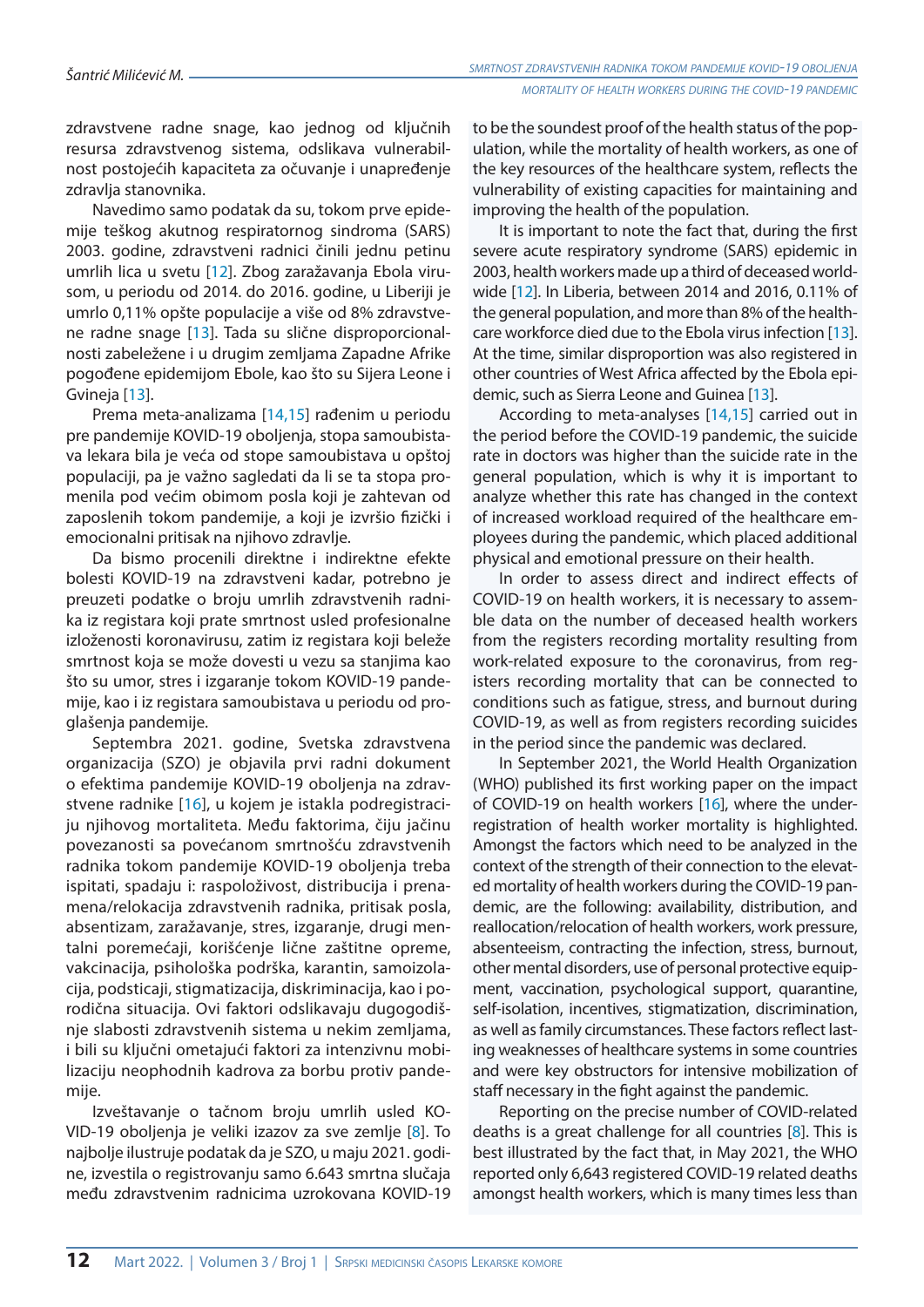*mortality of health workers during the covid-19 pandemic*

oboljenjem, što je višestruko manje od 115.493 takvih smrti, koje je kao podatak dobila procenom zasnovanom na proporciji zdravstvenih radnika u populaciji (proporcija zdravstvene radne snage u populaciji se kreće od manje od 3%, u nerazvijenim zemljama, pa do 3% – 7%, u visoko razvijenim zemljama) i u populaciji broja umrlih od KOVID-19 oboljenja, odnosno na osnovu procena koje je američki Institut za zdravstvene pokazatelje i evaluaciju napravio na osnovu globalne smrtnosti usled KOVID-19 oboljenja, a koja iznosi 179.500 umrlih zdravstvenih radnika [16]. Ostale procene o broju umrlih lica od KOVID-19 oboljenja u zdravstvenom sektoru su manje-više usaglašene, i iznose 83.000 – 133.000 smrti, što su podaci dobijeni triangulacijom izvora (korišćenjem metoda indirektne standardizacije), odnosno 80.000 – 160.000 smrtnih slučajeva, što su podaci procenjeni meta-analizom u vezi sa PCR testiranjem [16].

Postoji više razloga za neusaglašenost u brojevima, uključujući javni interes da korisnici bez oklevanja i straha koriste osnovne zdravstvene usluge. Zbog toga što KOVID-19 oboljenje kruži u zajednici, teško je utvrditi poreklo zaražavanja umrlog zdravstvenog radnika. Ipak, činjenice sugerišu da je KOVID-19 infekcija češća među zdravstvenim radnicima kojima nedostaje odgovarajuća lična zaštitna oprema ili koji rade u radnim okruženjima bez odgovarajućih protokola.

S tim u vezi, da bismo procenili direktne i indirektne efekte KOVID-19 oboljenja na zdravstveni kadar, potrebno je metodološki standardizovanim alatima preuzeti podatke o broju umrlih zdravstvenih radnika iz registara koji prate smrtnost usled profesionalne izloženosti koronavirusu, smrtnost koja se može dovesti u vezu sa stanjima kao što su umor, stres i izgaranje tokom KOVID-19 pandemije, i registara samoubistava od proglašenja pandemije.

Najčešće navođen razlog za podregistraciju jeste da ne postoji rutinsko izveštavanje o broju umrlih po zanimanjima. U potvrdama o smrti retko se beleže informacije o zanimanju umrlog, i često se dešava da se prijavljuje najduže obavljan posao (posebno za žene), a ne zanimanje neposredno pre smrti [17]. Bitna je i informacija ko se prijavljuje pod pojmom zdravstveni radnik i saradnik. Pitanje je da li se smrtnost prati za sve zaposlene u zdravstvenoj ustanovi (i čistačica, na primer) ili se samo prijavljuje smrt medicinskog osoblja. Osim toga, način identifikovanja korona virusa kod kasnije umrlih osoba, može da prikaže lažnu sliku, jer je poznato da senzitivnost njegove detekcije uz pomoć nazofaringealnog brisa može dostići do 79%, uz eventualno dvostruko testiranje [18].

Podjednako je važno reći i da li se u registar unose podaci samo ustanova koje su u sistemu za lečenje

115,493 deaths, which data was obtained through estimation based on the ratio of health workers in the population (the ratio of the healthcare workforce spans from 3%, in underdeveloped countries, to 3% – 7%, in highly developed countries) and in the population of the number of deaths due to COVID-19, i.e., on the basis of assessments made by the American Institute for Health Metrics and Evaluation, founded on global COVID-19 related mortality, which amounted to 179,500 deceased health workers [16]. Other estimations on the number of deaths caused by COVID-19 in the health sector are more or less consistent, and amount to 83,000 – 133,000 deaths, which data were obtained by source triangulation (by applying the method of indirect standardization), i.e., 80,000 – 160,000 deaths, which are data estimated by PCR related meta-analysis [16].

There are numerous reasons for the discrepancy in the numbers, including the public interest of patients using basic healthcare services without hesitation or fear. Due to the fact that COVID-19 circulates in the population, it is difficult to determine the source of infection for a deceased health worker. However, facts suggest that the COVID-19 infection is more frequent amongst health workers lacking appropriate personal protective equipment or those working in work environments lacking appropriate protocols.

To that effect, in order to estimate direct and indirect effects of COVID-19 on health workers, it is necessary to apply methodologically standardized tools to assemble data on deceased health workers from registers recording mortality caused by work-related exposure to the coronavirus, registers recording mortality that can be linked to conditions such as fatigue, stress, and burnout during the COVID-19 pandemic, and registers recording suicide from the time that the pandemic was declared.

The most commonly stated reason for underregistration is the lack of routine reporting on the number of deaths, by profession. In the death certificates, information on the occupation of the deceased is seldom recorded, and it often occurs that the occupation which the deceased had performed for the longest period of time is recorded (especially for women) rather than the occupation performed immediately before death [17]. The information as to who is recorded under the category of health or care worker is also important. The question remains as to whether mortality is recorded for all employees in a healthcare facility (including cleaners, for instance) or whether it is reported only for the deaths of medical staff. Additionally, the way of identifying the corona virus in people who die later, may offer a false picture, as it is known that the sensitivity of its detection with the help of a nasopharyngeal swab may reach up to 79%, with double testing [18].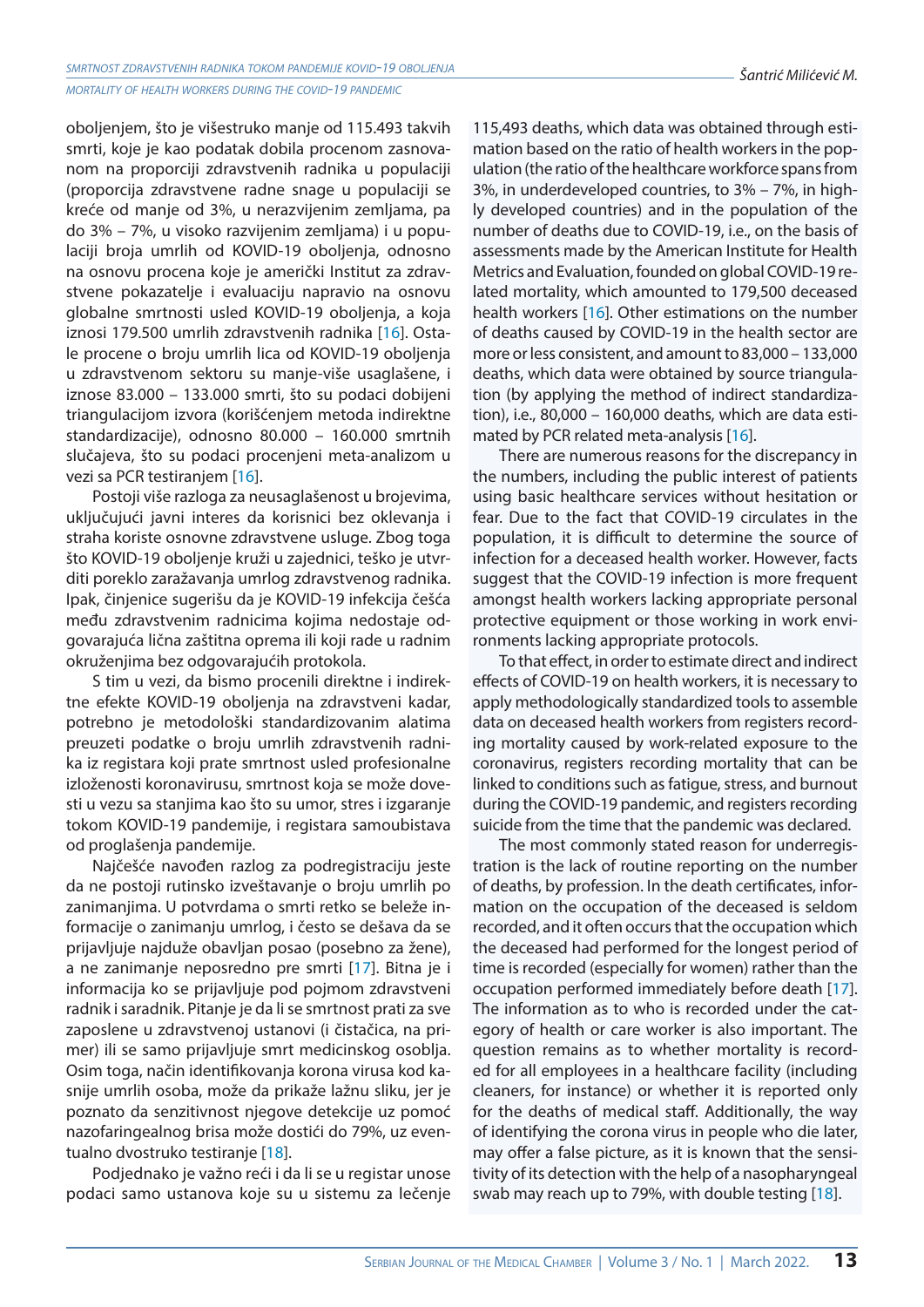obolelih od KOVID-19 oboljenja, ili svih zdravstvenih ustanova. Moguće je očekivati podregistraciju o broju umrlih zaposlenih u zdravstvenom sektoru kada ne postoji jedinstven međunarodni/nacionalni okvir za prikupljanje, evidentiranje i prijavljivanje podataka o mortalitetu i morbiditetu zdravstvenih radnika i saradnika povezanih sa KOVID-19 oboljenjem. Nedoslednost koraka u tom pravcu, umanjuje sposobnost nadležnih za smisleno poređenje i sprovođenje reprezentativnih kombinovanih analiza i donošenje tačnih zaključaka o razmerama smrtnosti zdravstvenih radnika i saradnika tokom pandemije KOVID-19 obolienia.

Na kompletnost izveštavanja utiču i kapaciteti za testiranje i praćenje infekcije i smrti. U skladu sa raspoloživim kapacitetima, moguće je da varira registracija umrlih. Slično se odnosi i na podatke o osoblju i korisnicima domova za stara lica, i institucija za dugotrajnu negu ili zbrinjavanje. Naime, dešavalo se da su prijavljivani samo oni zdravstveni radnici ili saradnici, tj. građani, za koje je testom na KOVID-19 infekciju potvrđen pozitivan nalaz na SARS-KoV-2 virus ili koji su umrli tokom lečenja od KOVID-19 oboljenja u zdravstvenoj ustanovi.

Za sad, ostaje nepoznanica o tačnim razmerama mortaliteta zdravstvenih radnika i saradnika usled KOVID-19 oboljenja, uzimajući u obzir zastupljenost takvih smrtnih slučajeva među netestiranim licima, među smrtnim slučajevima van zdravstvenih ustanova, i među umrlima za koje je uzrok smrti ostao neidentifikovan i šifriran takozvanim "smeće kodovima" (engl. garbage codes) [19]. Ovi smrtni slučajevi jesu obuhvaćeni pokazateljima opšteg mortaliteta, ali je neophodno izračunati opterećenje zdravstvenog sistema smrtnošću usled KOVID-19 oboljenja.

S obzirom da smo u trećoj godini pandemije, razumljiva je zabrinutost za zdravlje zdravstvenih radnika i saradnika, stoga je pitanje tačnog broja smrtnih slučajeva u ovoj populaciji koji je moguće pripisati KO-VID-19 oboljenju, postalo važno javnozdravstveno i političko pitanje na koje treba dati odgovor, ne samo da bi se precizno identifikovala smrtnost zdravstvenih radnika i saradnika, već i stimulisala ulaganja u njihovu bezbednost i održivost zdravstvenog sistema, u kontekstu vanrednih situacija visokog rizika.

**Sukob interesa:** Nije prijavljen.

It is equally important to state whether data from all health institutions are being entered into the register or only from those health facilities that are a part of the system for treating COVID-19 patients. It is possible to expect underregistration of the number of deceased health sector employees if there is an absence of an international or national framework for the collection, recording, and reporting of COVID-19 related mortality and morbidity data regarding health and care workers. Inconsistency of steps taken in that direction decrease the ability of the authorities to meaningfully compare and carry out representative combined analyses and reach correct conclusions on the extent of the mortality of health and care workers during the COVID-19 pandemic.

The completeness of reporting is also affected by the capacities for testing and monitoring infection and death. Depending on the the available capacities, it is possible for the registration of the deceased to vary. The same also applies to data on the staff and beneficiaries of retirement homes and facilities for long-term care. Namely, it has happened that only those health and care workers, i.e., citizens, in whom the COVID-19 infection had been confirmed though a positive SARS-CoV-2 test or who had died while being treated for COVID-19 in a healthcare facility, were registered.

At present, the exact extent of COVID-related mortality of health and care workers remains unknown, due to the incidence of such deaths amongst untested persons, amongst deaths outside of healthcare facilities, and amongst the deceased for whom the cause of death remained unidentified and was coded with so called garbage codes [19]. These deaths are covered by indicators of crude mortality, but it is necessary to calculate the COVID-19-related burden of mortality of the healthcare system.

Bearing in mind that we are now in the third year of the pandemic, the concern for the health of health and care workers is understandable, which is why the matter of the exact number of deaths in this population which can be attributed to COVID-19 has become an important policy and public health issue which needs to be dealt with, not only in order to precisely identify the mortality of health and care workers, but also in order to stimulate investment into their safety and the sustainability of the healthcare system, in the context of high-risk emergency situations.

#### **Conflict of interest:** None declared